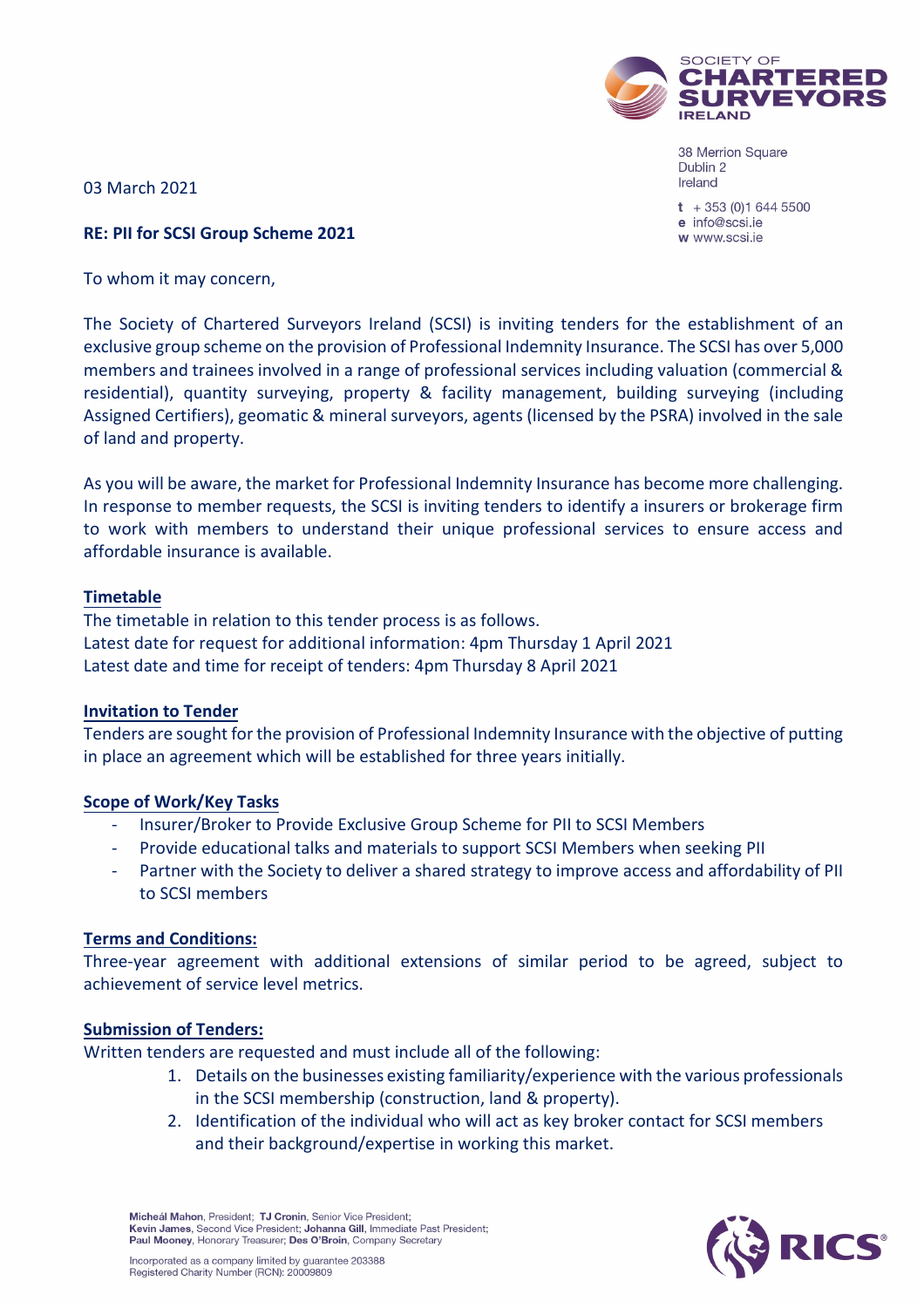

38 Merrion Square Dublin 2 Ireland

 $t + 353(0)16445500$ e info@scsi.ie w www.scsi.je

- 3. Identify how the organization will work with the Society to educate members in preparation of their PII renewal to ensure they are best prepared for the process.
- 4. Outline approach to identifying appropriate underwriters for the achievement of the access and affordability concerns of SCSI members.
- 5. Outline a strategy to educate underwriters on the differences of the Irish Market and the various professional functions which members provide that is not generally understood.
- 6. Proposed service level metrics and guarantees that the SCSI and its members can expect would be delivered under the agreement.
- 7. Proof of Registration with the Central Bank of Ireland as Insurance Broker/Intermediary

# **Evaluation of Tenders**

Tenders will be evaluated on the basis of the proven competency of the Tenderer, the proposed individuals who would be tasked with carrying out the service and the strategy outlined by the provider. The following evaluation criteria will be applied:

## *Pre-qualification – (Pass/Fail)*

Proof of Registration with the Central Bank of Ireland as Insurance Broker/Intermediary. Failure to provide evidence of the registration is an automatic fail.

## **Scoring**

| Part 1:                                               | <b>Experience of Firm &amp; Key Contact (45 points)</b> |           |
|-------------------------------------------------------|---------------------------------------------------------|-----------|
| Understanding of PII market for construction/property | 15 points                                               |           |
|                                                       | Familiarity and experience with surveyors/real estate   |           |
|                                                       | professionals and other membership bodies               | 15 points |
| Plan & experience of providing educational talks      | 15 points                                               |           |
| Part 2:                                               | <b>Approach &amp; Strategy (40 points)</b>              |           |
| Approach to identify suitable underwriters            |                                                         | 20 points |
| Strategy to educate underwriters on professionals     | 20 points                                               |           |

# *Part 3: Metrics & Quality of Member Service (15 points)*

| Service level metrics and quality of service guaranteed | 15 points |
|---------------------------------------------------------|-----------|
|---------------------------------------------------------|-----------|

## **Tender Terms**

• The Society retain the right not to award the agreement to any tendering organisation or individual.



Micheál Mahon, President; TJ Cronin, Senior Vice President; Kevin James, Second Vice President; Johanna Gill, Immediate Past President; Paul Mooney, Honorary Treasurer; Des O'Broin, Company Secretary